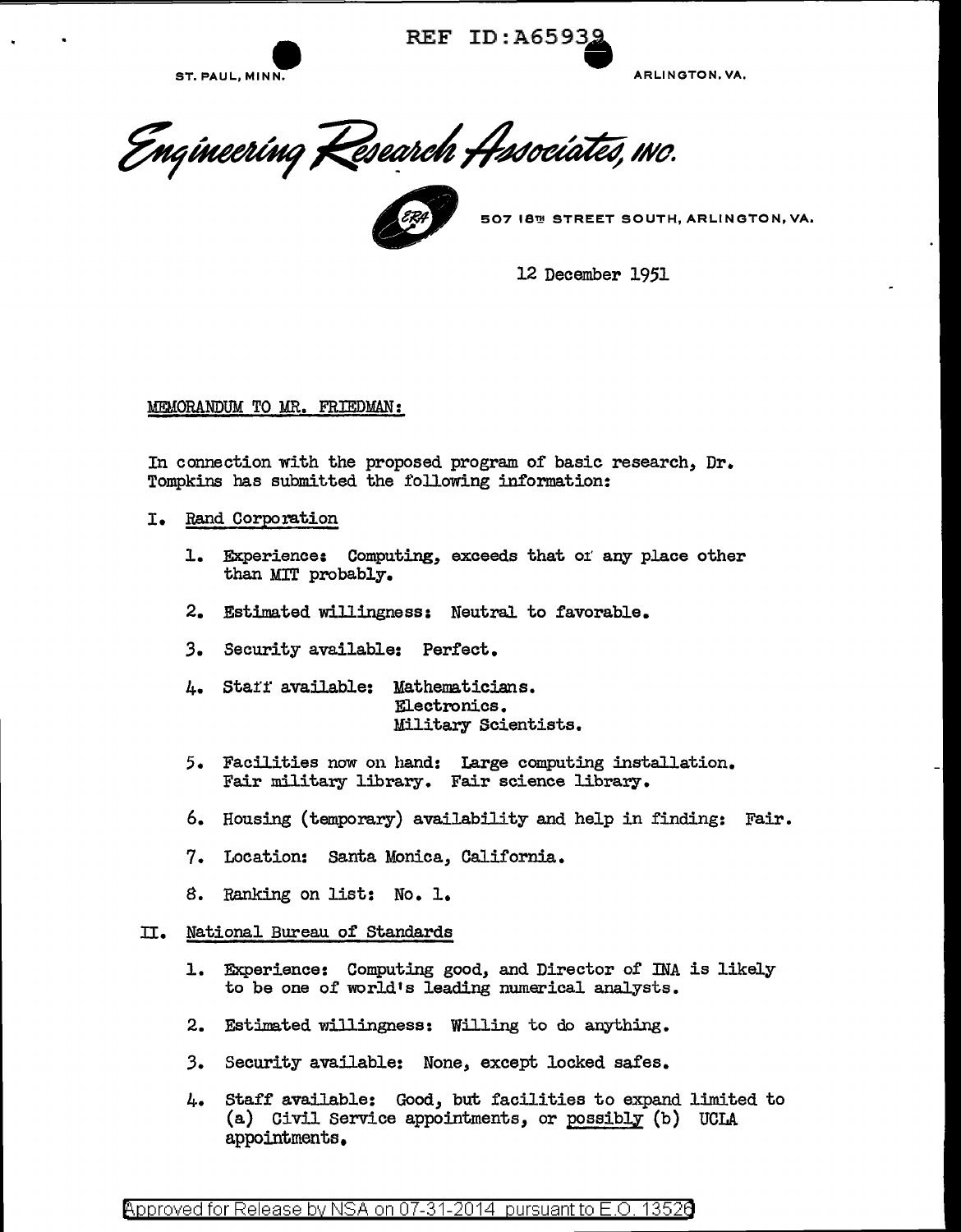# REF ID:A6593<u>9</u>

## -2-

- 5. Facilities now on hand:  $604$  & CPC. SWAC not yet functioning. Good math library. Access to UCLA library.
- 6. Housing: Excellent.
- 7. Location: UCLA, Westwood Village, Los Angeles 24, California.
- 8. Ranking on list: No. 2. (Possibly above RAND if UCLA cooperates fully.)

#### III. Massachusetts Institute of Technology

- 1. Experience: Excellent.
- 2. Estimated willingness: Questionable.
- 3. Security available: Good.
- 4. Staff available: Excellent.
- 5. Facilities: Large computing installation. Excellent libraries, except military.
- 6. Housing: Probably poor.
- 7. Location: Cambridge, Massachusetts.
- 8. Ranking on list: No. *3.*

#### IV. Princeton University

- 1. Experience: Excellent.
- 2. Estimated willingness: Neutral to favorable.
- *3.* Security available: Good at Forrestal Center.
- 4. Staff available: Superb, but loaded down now with first year activities of Forrestal Center.
- 5. Facilities: Good library four miles from Forrestal Center. No computing equipment now knovm to operate at Forrestal.
- 6. Housing: Very poor.
- 7. Location: Princeton, New Jersey.
- 8. Ranking on list: No. 4.